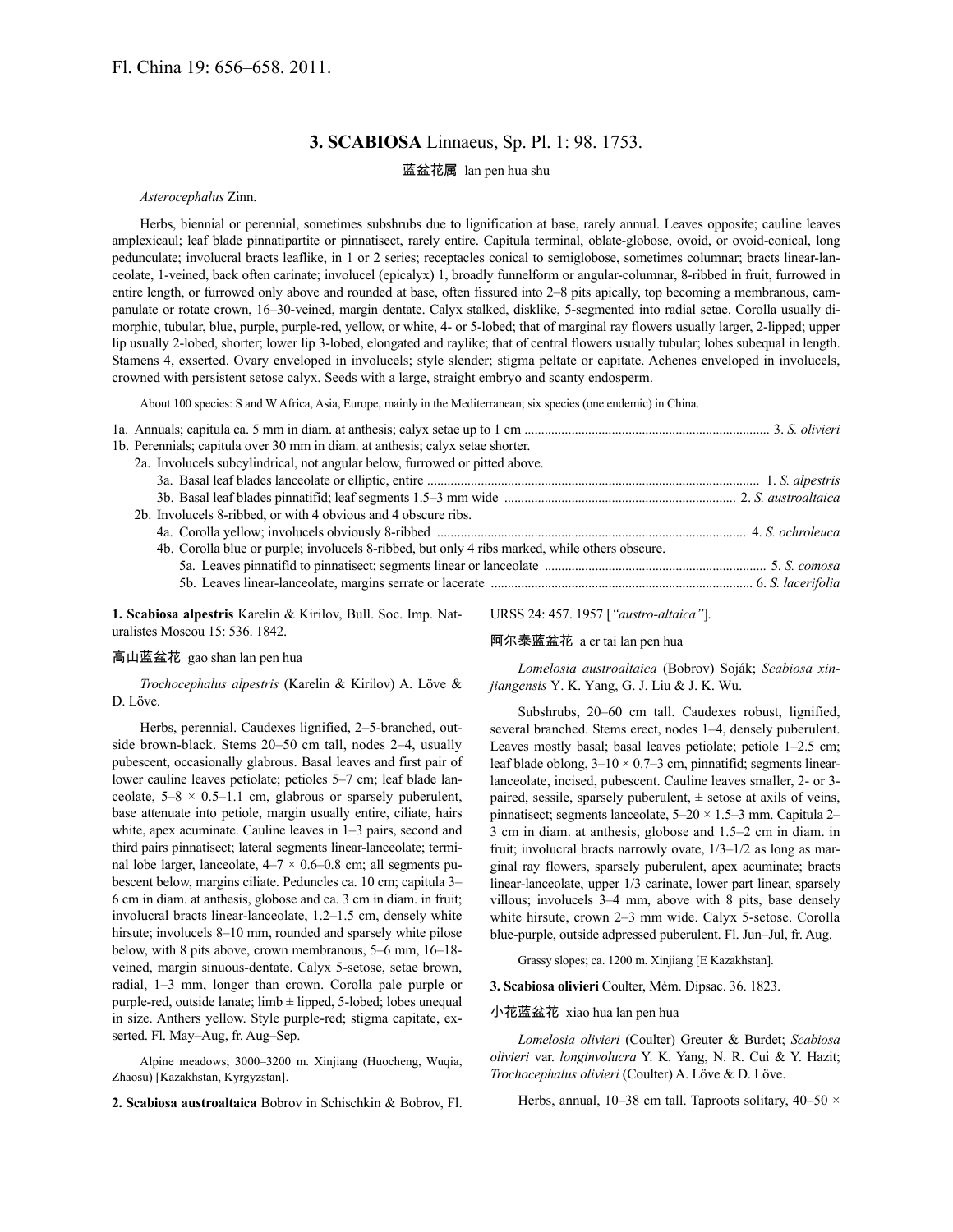3–4 mm. Stems terete, slender, branched from base and dichotomous from lower middle part, white puberulent. Leaves opposite, sessile; leaf blade oblong or linear-lanceolate, 20–50  $\times$  3–10 mm, both surfaces densely villous, margin often entire, not segmented, or with 1 or 2 pairs of leaflets, sometimes pinnatifid. Peduncles 3–10 cm, slender, sparsely villous; capitula globose, 3–5 mm in diam. at anthesis, flowers 5–15, strongly dimorphic; involucral bracts 3–5, oblong-ovate or ovate-orbicular,  $2-3 \times 1.5-2$  mm, shorter than flowers, rather densely villous, apex acuminate; involucels broadly funnelform, ca. 2 mm, base white hispidulous, upper half 8-pitted; crown spreading, 3–6 mm wide, membranous, with 20–24 ribs, outside sparsely villous along ribs. Calyx radially 5-setose, shortly stalked, brown, setae sometimes to 1 cm,  $4-5 \times$  as long as involucel crown. Corolla pale purple or white, outside puberulent. Achenes white hairy. Fl. May–Jun, fr. Jun–Jul. 2*n* = 18.

Sandy places, deserts of plains. N Xinjiang (Manas He basin, Ürümqi) [from E Mediterranean to C Asia and India].

#### **4. Scabiosa ochroleuca** Linnaeus, Sp. Pl. 1: 101. 1753.

### 黄盆花 huang pen hua

Herbs, perennial. Caudexes columnar, often multibranched, brown. Stems caespitose or solitary, erect, 25–80 cm tall, shallowly furrowed, white villous above. Basal leaves petiolate; petiole 1–5 cm; leaf blade pinnatifid, 5–10 cm, with 2–4 pairs of segments, or undivided. Cauline leaves 2–5-paired, subsessile or shortly petiolate; leaf blade 4–10 cm, abaxially densely pubescent, adaxially white villous, pinnatifid to pinnatisect or bipinnatisect, segments unequal in length; ultimate segments lanceolate or linear-lanceolate, 1.5–2 mm wide, 1-veined, apex acuminate. Peduncles 18–30 cm, white villous; capitula solitary, terminal, oblate-spheroidal, 2–2.5 cm in diam. at anthesis, becoming oblong, ca. 1.5 cm in fruit; involucral bracts linear-lanceolate, both surfaces sparsely pubescent, apex acuminate; bracts oblanceolate, sparsely puberulent, apex acute; involucels funnelform, 3–4 mm, 8-ribbed and 8-furrowed, sparsely white villous on ribs and sparsely puberulent in furrows, crown 1.5–2 mm wide, outside sparsely puberulent, edges dentate. Calyx lobes 5, brown-yellow, ca. 4 mm, setose. Corolla yellow or white, 7–10 mm; marginal ray flowers subequal to central ones in size. Corolla tube 6–7 mm, outside densely white villous; lobes 5, unequal in size, middle one of lower lip to 3 mm, others  $1.5-2 \times$  ca. 1.5 mm. Stamens 4, inserted at middle part of corolla tube, exserted. Achenes yellowish, ellipsoid, ca. 2.5 mm, setae up to 7 mm; receptacles visible after achenes shed, fusiform,  $10-15 \times$  ca. 4 mm, densely puberulent. Fl. Jul– Aug, fr. Aug–Sep.  $2n = 16$ .

Meadows, grasslands, grassy slopes: 1300–2200 m. NW Xinjiang [Kazakhstan, Mongolia, Russia (Siberia); C Europe].

# **5. Scabiosa comosa** Fischer ex Roemer & Schultes, Syst. Veg. 3: 84. 1818.

### 蓝盆花 lan pen hua

*Scabiosa austromongolica* Hurusawa; *S. comosa* var. *lachnophylla* (Kitagawa) Kitagawa; *S. fischeri* A. Candolle; *S. fischeri* f. *breviseta* Handel-Mazzetti; *S. hairalensis* Nakai; *S. henanensis* Y. K. Yang & J. K. Wu; *S. hopeiensis* Nakai; *S. ja-* *ponica* Miquel var. *acutiloba* H. Hara; *S. japonica* subsp. *tschiliensis* (Grüning) Hurusawa; *S. japonica* var. *tschiliensis* (Grüning) Hurusawa; *S. lachnophylla* Kitagawa; *S. liaoningensis* Y. K. Yang & J. K. Wu; *S. mansenensis* Nakai; *S. superba* Grüning; *S. superba* f. *elatior* Grüning; *S. superba* f. *nana* Grüning; *S. togashiana* Hurusawa; *S. tschiliensis* Grüning; *S. tschiliensis* var. *brevisecta* Hurusawa; *S. tschiliensis* var. *longiseta* Hurusawa; *S. tschiliensis* var. *superba* (Grüning) S. Y. He; *Trochocephalus comosus* (Fischer ex Roemer & Schultes) A. Löve & D. Löve.

Herbs, perennial, 30–80 cm tall. Roots simple or 2- or 3 branched,  $12-25 \times 0.3-0.5$  cm. Stems erect, angular, internodes 6–12 cm, with adpressed, white puberulent hairs, more densely so at base and below inflorescences. Basal leaves rosulate, petiolate; petiole 3–10 cm; leaf blade narrowly elliptic to oblong,  $6-10 \times 1-2$  cm, both surfaces sparsely white pubescent, pinnatisect, rarely dentate-lobed; segments linear, 1–1.5 mm wide, often wilted at anthesis. Cauline leaves opposite, amplexicaul, forming a short sheath, sessile or with petiole 1–1.2 cm; leaf blade oblong,  $8-15 \times 4-5$  cm, pinnatisect or bipinnatisect; segments linear, 1–4 mm wide, both surfaces glabrous or sparsely white puberulent, apex acuminate. Peduncles  $10-25$  cm, tomentulose, hairs white; capitula 1 or 3, oblate-globose,  $2.5-4(-7)$ cm in diam. at anthesis, globose and 1–1.5 cm in diam. in fruit; involucral bracts 6–14, lanceolate,  $10-12(-28) \times 1-3$  mm, glabrous or sparsely pubescent; involucels yellowish, obconical, 2.5–5 mm (excluding crown), ca. 1.7 mm wide, 8-ribbed, but only 4 marked, ribs densely white hirsute, with 8 pits at apex, crown ca. 1.2 mm, 18–20-veined, densely white villous on veins, edges dentate. Calyx 5-divided; segments needlelike, 2.5–3 mm, sparsely hispidulous. Corolla pale blue or light purple, outside densely puberulent, those of central flowers tubular, 4–10 mm; limb 5-lobed; lobes equal in length; those of marginal ray flowers 2-lipped, to 2 cm; upper lip 2-lobed; lower lip 3 lobed, longer; middle lobe up to 1 cm. Style ca. 1 cm, exserted; stigma capitate. Achenes oblong, with 5 brown veins and persistent calyx setae. Fl. Jul–Aug, fr. Sep.  $2n = 16$ , 18.

Sandy dunes, dry mountain slopes, steppes; 300–1600(–3000) m. E Gansu, Hebei, W Henan, Heilongjiang, Jilin, Liaoning, Nei Mongol, S Ningxia (Guyuan), N Shaanxi, Shanxi [Korea, Mongolia, Russia (Far East, Siberia)].

### **6. Scabiosa lacerifolia** Hayata, Bot. Mag. (Tokyo) 20: 16. 1906.

#### 台湾蓝盆花 tai wan lan pen hua

Herbs, perennial, glabrous or puberulent. Stems erect, 10– 20 cm tall, sparsely branched. Leaves sessile, semiamplexicaul; leaf blade linear-lanceolate, pinnatisect or lacerate, segments irregularly dentate; basal leaves  $5-12 \times 5-6$  cm. Cauline leaves opposite, 4–5 cm, apex acute. Peduncles 5–6 cm or even longer; capitula terminal, oblate-globose, 3.5–4 cm in diam.; involucral bracts 3-whorled, lanceolate; outermost ones ca. 1.5 cm; inner ones shorter; bracts spatulate, ca. 5 mm; involucels 4 ribbed, with 8 pits at apex, crown membranous, 4-lobed; lobes obtuse. Calyx 5-setose, radial. Corolla blue-purple; marginal ray flowers usually larger, corolla ca. 1.8 cm, 5-lobed, 2-lipped. Stamens 4, all fertile. Style filiform. Achenes surrounded by involucels, and crowned with persistent involucels and calyx setae, obovoid, 3–3.5 mm; setae ca. 1 mm.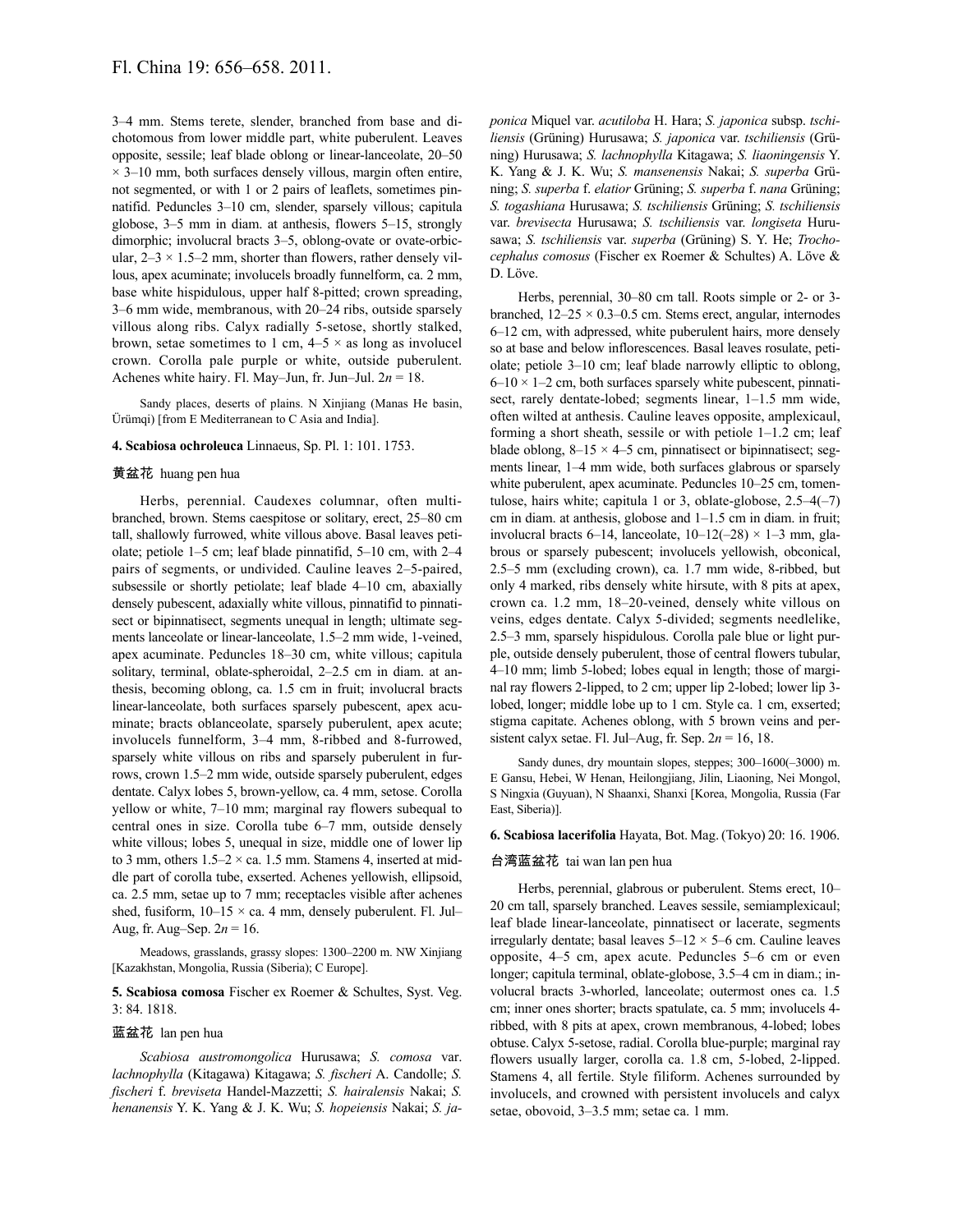Fl. China 19: 656–658. 2011.

● Grassy slopes, rocky ridges; 2000–3600 m. Taiwan.